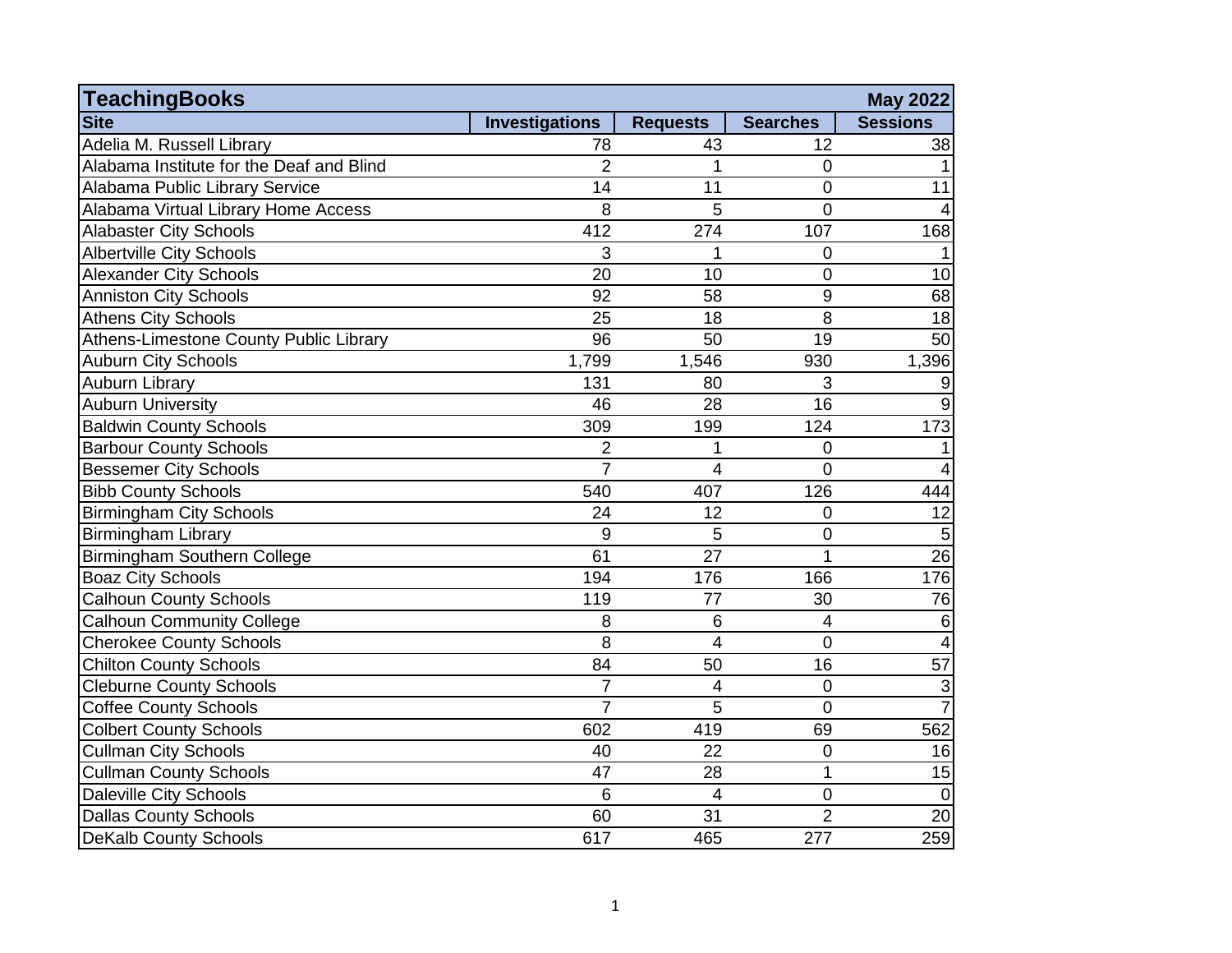| <b>Site</b>                       | <b>Investigations</b> | <b>Requests</b> | <b>Searches</b> | <b>Sessions</b> |
|-----------------------------------|-----------------------|-----------------|-----------------|-----------------|
| Doris Stanley Memorial Library    | 7                     | 2               | 0               | 2               |
| <b>Elmore County Schools</b>      | 172                   | 132             | 72              | 146             |
| <b>Enterprise City Schools</b>    | 32                    | 24              | 9               |                 |
| <b>Etowah County Schools</b>      | 182                   | 111             | 60              | 121             |
| <b>Eufaula City Schools</b>       | 19                    | 10              | $\mathbf 0$     | 10              |
| <b>Fairfield City Schools</b>     | 4                     | $\overline{2}$  | $\mathbf 0$     | $\overline{2}$  |
| Fairhope Public Library           | 41                    | 15              | 1               | $\overline{13}$ |
| Fort Payne City Schools           | 109                   | 62              | 16              | 60              |
| Gadsden Public Library            | $\overline{27}$       | 14              | $\overline{0}$  |                 |
| <b>Greene County Schools</b>      | 1,862                 | 1,213           | 464             | 1,141           |
| <b>Gulf Shores City Schools</b>   | 30                    | 17              | $\overline{0}$  | 16              |
| <b>Haleyville City Schools</b>    | $6\phantom{1}6$       | 4               | $\mathbf 0$     | 4               |
| <b>Homewood City Schools</b>      | 88                    | 51              | $\mathbf{1}$    | $\overline{72}$ |
| Homewood Public Library           | 116                   | 95              | 3               | $\overline{21}$ |
| <b>Hoover City Schools</b>        | 280                   | 134             | 46              | 85              |
| <b>Houston County Schools</b>     | 5,903                 | 4,111           | 2,054           | 4,337           |
| <b>Huntsville City Schools</b>    | 142                   | 77              | 13              | 51              |
| <b>Jackson County Schools</b>     | 28                    | 15              | $\mathbf 0$     | 15              |
| Jacksonville City Schools         | 30                    | 17              | $\overline{7}$  | $\overline{17}$ |
| Jacksonville Library              | $\overline{2}$        | 1               | $\mathbf 0$     | $\mathbf{1}$    |
| Jefferson County Library Coop.    | 65                    | 37              | 15              | 35              |
| Jefferson County Schools          | 498                   | 445             | 400             | 102             |
| Jefferson State Community College | $\overline{2}$        | 1               | $\overline{0}$  | 1               |
| Lawrence County Schools           | $\overline{10}$       | 6               | $\overline{0}$  | $6\phantom{1}6$ |
| Lee County Schools                | 129                   | 99              | 66              | 99              |
| <b>Leeds City Schools</b>         | $\overline{7}$        | $6\phantom{1}6$ | $\overline{0}$  | $6\phantom{1}6$ |
| <b>Limestone County Schools</b>   | 44                    | 35              | 26              | 35              |
| <b>Linden City Schools</b>        | 59                    | 46              | 13              | 55              |
| <b>Lineville Public Library</b>   | 39                    | 11              | $\mathbf 0$     | $\overline{2}$  |
| <b>Madison City Schools</b>       | 163                   | 138             | 111             | 93              |
| <b>Madison County Schools</b>     | $\overline{2}$        | 1               | 0               | $\mathbf{1}$    |
| <b>Marshall County Schools</b>    | 69                    | 47              | 30              | 46              |
| Mobile County Public Schools      | 8,202                 | 6,102           | 2,987           | 6,054           |
| <b>Monroe County Schools</b>      | 10                    | 5               | $\Omega$        |                 |
| Montgomery County Schools         | 7,818                 | 5,193           | 2,624           | 4,894           |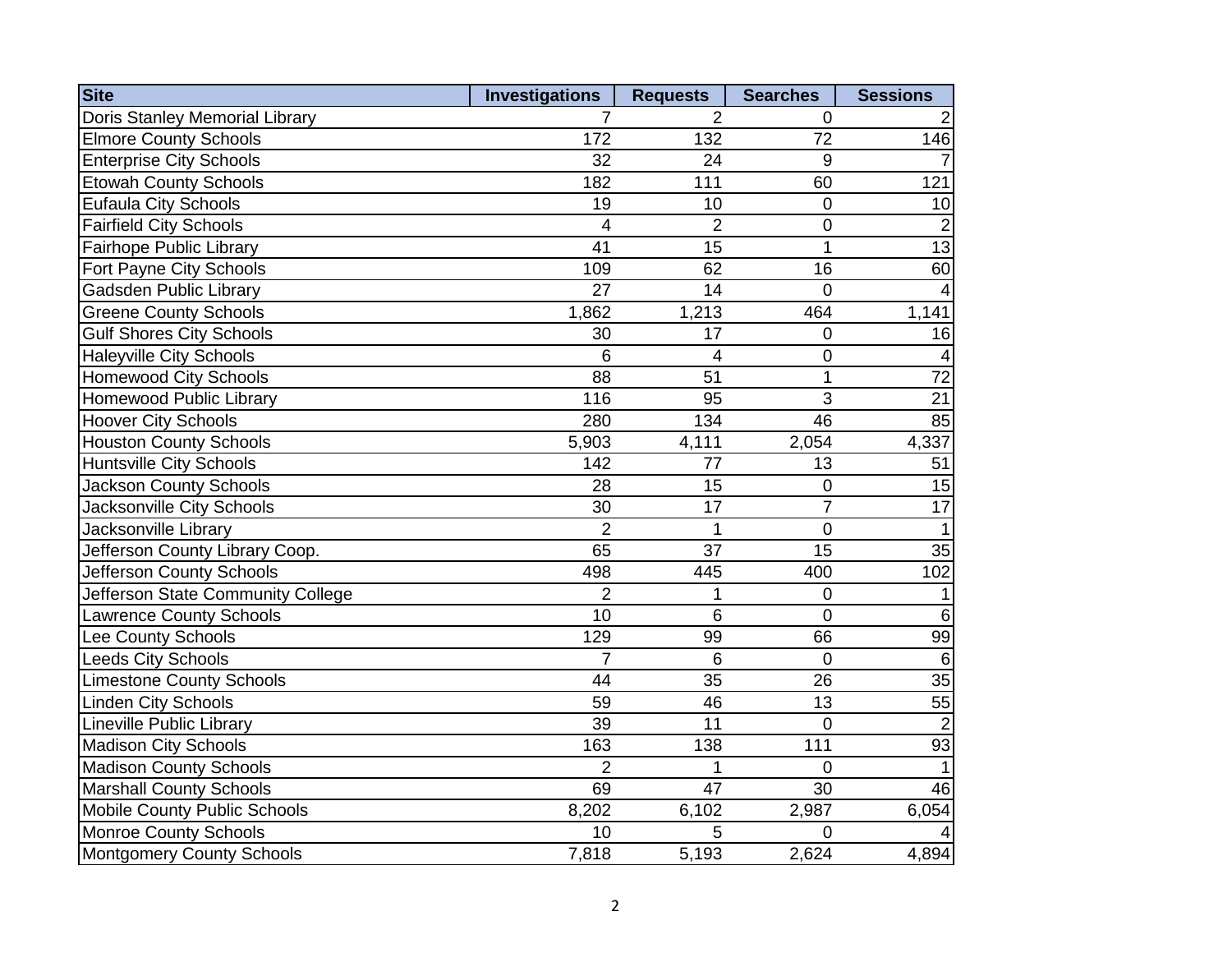| <b>Site</b>                            | <b>Investigations</b> | <b>Requests</b> | <b>Searches</b> | <b>Sessions</b>  |
|----------------------------------------|-----------------------|-----------------|-----------------|------------------|
| <b>Morgan County Schools</b>           | 90                    | 46              | 21              | 46               |
| Mountain Brook City Schools            | 17,277                | 5,898           | 1,827           | 5,343            |
| Muscle Shoals City Schools             | 14                    | 10              | 5               | 10               |
| Northwest Shoals Community College     | $\overline{2}$        | 1               | $\overline{0}$  |                  |
| <b>Opelika City Schools</b>            | 39                    | 30              | 19              | 28               |
| <b>Oxford City Schools</b>             | 3                     | $\overline{2}$  | $\mathbf 0$     | $\overline{2}$   |
| <b>Ozark City Schools</b>              | 28                    | 21              | $\overline{0}$  | $\overline{12}$  |
| Pelham Public Library                  | 168                   | $\overline{72}$ | $\overline{12}$ | 10               |
| Pell City Library                      | $\overline{2}$        | 1               | $\overline{0}$  | $\mathbf{1}$     |
| Pell City Schools                      | 33                    | 20              | $\mathbf 0$     | $\overline{3}$   |
| <b>Phenix City Schools</b>             | 141                   | 90              | 47              | $\overline{73}$  |
| <b>Pickens County Schools</b>          | 41                    | 32              | $\overline{21}$ | $\overline{32}$  |
| <b>Pike County Schools</b>             | 21                    | 13              | $\overline{7}$  | $\overline{13}$  |
| <b>Pike Road City Schools</b>          | 24                    | 16              | 8               | 16               |
| <b>Randolph County Schools</b>         | 22                    | 15              | $\overline{0}$  | $\overline{22}$  |
| <b>Roanoke City Schools</b>            | 70                    | 39              | $\overline{0}$  | 14               |
| Roanoke Public Library                 | $\overline{2}$        | 1               | $\overline{0}$  | $\mathbf 1$      |
| <b>Russell County Schools</b>          | 690                   | 455             | 119             | 510              |
| <b>Saraland City Schools</b>           | 8                     | $\overline{7}$  | 6               |                  |
| <b>Shelby County Schools</b>           | 1,644                 | 1,061           | 474             | 1,080            |
| <b>Shelton State Community College</b> | 27                    | 24              | 19              | 22               |
| Springville Library                    | $\overline{2}$        | 1               | $\overline{0}$  |                  |
| St. Clair County Schools               | 1,810                 | 1,424           | 931             | 1,461            |
| <b>Sylacauga City Schools</b>          | 9                     | 6               | $\overline{0}$  | 6                |
| <b>Talladega County Schools</b>        | 55                    | 31              | 1               | 26               |
| <b>Troy University</b>                 | 73                    | 40              | 19              | $\overline{2}$   |
| <b>Tuscaloosa City Schools</b>         | 54                    | 42              | 5               | $\overline{42}$  |
| <b>Tuscaloosa County Schools</b>       | 1,607                 | 1,221           | 456             | 1,161            |
| <b>Tuscumbia City Schools</b>          | 15                    | 10              | $\mathbf 0$     | 15               |
| <b>Tuskegee University</b>             | 40                    | 23              | $\overline{4}$  | 19               |
| University of Alabama                  | 113                   | 61              | 21              | 60               |
| University of Alabama Birmingham       | 5                     | 3               | $\mathbf 1$     | 3                |
| University of Alabama Huntsville       | 16                    | 11              | $\overline{7}$  | $\overline{11}$  |
| University of Montevallo               | 1,101                 | 732             | 12              | 356              |
| University of South Alabama            | 20                    | 9               | $\mathbf 1$     | $\boldsymbol{9}$ |